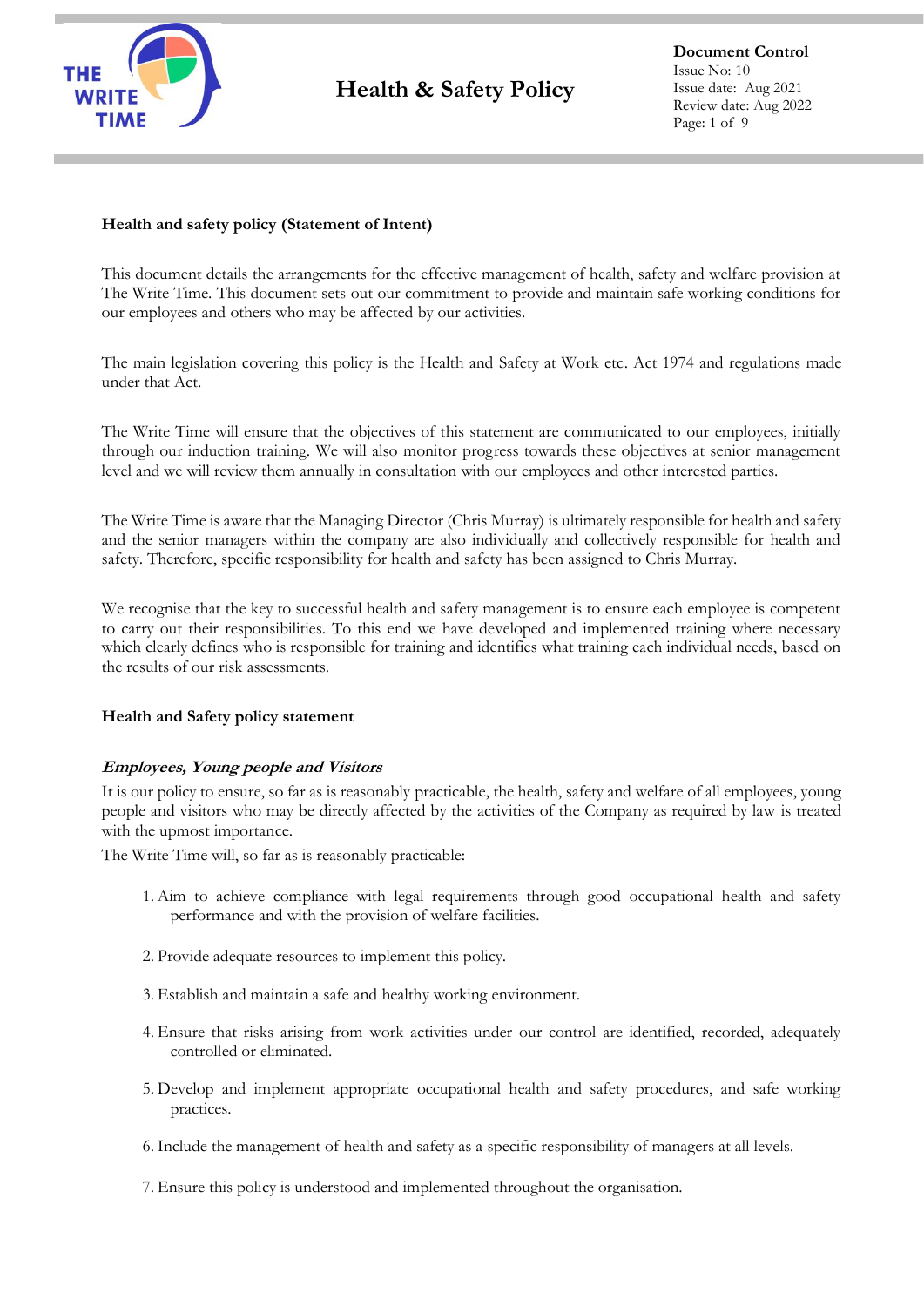

- 8. Involve employees in health and safety decisions through consultation and co-operation.
- 9. Maintain workplaces under our control in a condition that is safe and without risk to health.
- 10. Regularly review compliance with the policy and the management system that support it.
- 11. Provide sufficient information, instruction and supervision for all employees to avoid hazards and contribute to their own health and safety at work.
- 12. Ensure that employees receive appropriate training, and are competent to carry out their designated responsibilities.

#### **Responsibilities for health and safety**

The following responsibilities have been assigned to competent people to enable us to meet the objectives of our health and safety policy.

#### **Managing Director**

The Managing Director has overall responsibility for the formulation and implementation of the company's health and safety policy, and in particular for:

1. Ensuring necessary arrangements are in place for managing health and safety effectively, and senior managers are accountable for health and safety.

2. Health and safety is considered in the planning and implementation of business strategy.

3. Ensuring there are sufficient resources for meeting the objectives of the health and safety policy.

4. Ensuring arrangements are in place for health and safety consultation with employees and decisions in relation to health and safety is communicated to them.

5. Including health and safety on the agenda of SLT meetings.

6. Ensuring arrangements are in place to monitor and review health and safety performance across the company and ensuring that the necessary amendments are made to relevant policies, procedures and processes.

7. Reviewing the objectives of the health and safety policy on an annual basis.

 $\mu$ Signature:  $\sqrt{\frac{1}{202}}$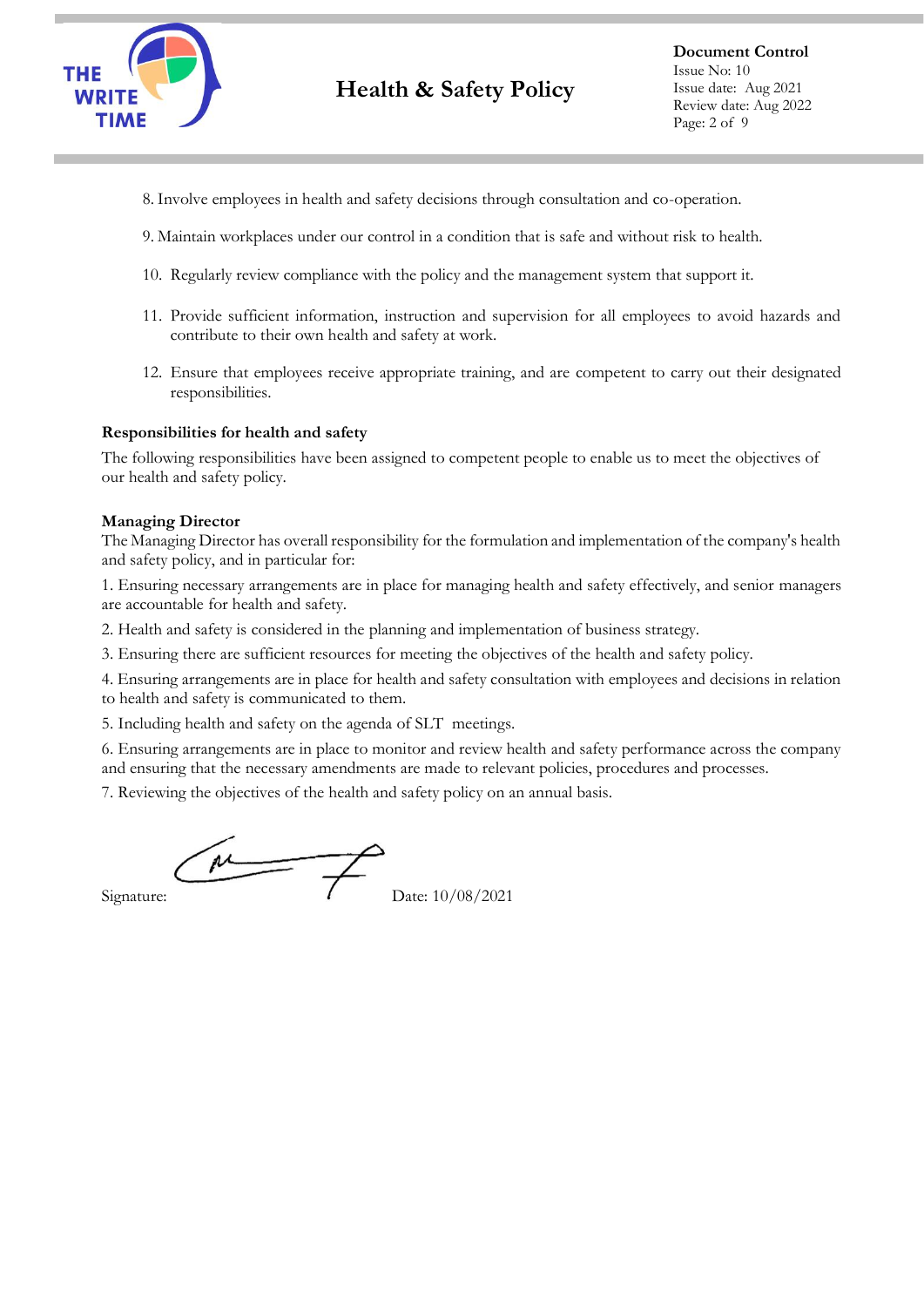

### **Competent Person (for H&S)**

The Competent Person (Sam Murray, Head of Quality) is responsible for ensuring health and safety requirements are identified, implemented and reviewed to comply with the legal requirements of the organisation. In addition to any duties set out in this document or elsewhere, the Competent Person will oversee the health and safety provision of the organisation is maintained to meet any legal requirements. The Competent Person is responsible for in particular:

1. Ensuring that health and safety is considered prior to the implementation of new premises, working environments or processes.

2. Ensuring that suitable policies and procedures are provided and implemented to meet the objectives of the health and safety policy.

3. Ensuring that where a training requirement is identified, this is communicated to the relevant managers with responsibility for health and safety within departments. This will ensure employees are competent for their respective roles and their health and safety responsibilities.

4. Ensuring that arrangements are in place for the identification, control or elimination of risks in relation to health and safety.

5. Ensuring suitable emergency arrangements are in place in relation to fire, accidents and first aid.

6. Ensuring suitable controls are in place for the effective management of contractors.

7. Ensure that reports and recommendations provided by enforcement bodies, external consultants and other such bodies are evaluated and actioned without delay.

8. Reviewing accidents and other incidents in relation to health and safety and reporting to the Managing Director on the outcome of these investigations.

9. Investigating accidents and or incidents to ensure that any improvements identified in relation to working practices are implemented, and informing senior management immediately of any significant failures.

10. Informing the Managing Director of any situation which may affect or incur adverse publicity for the organisation.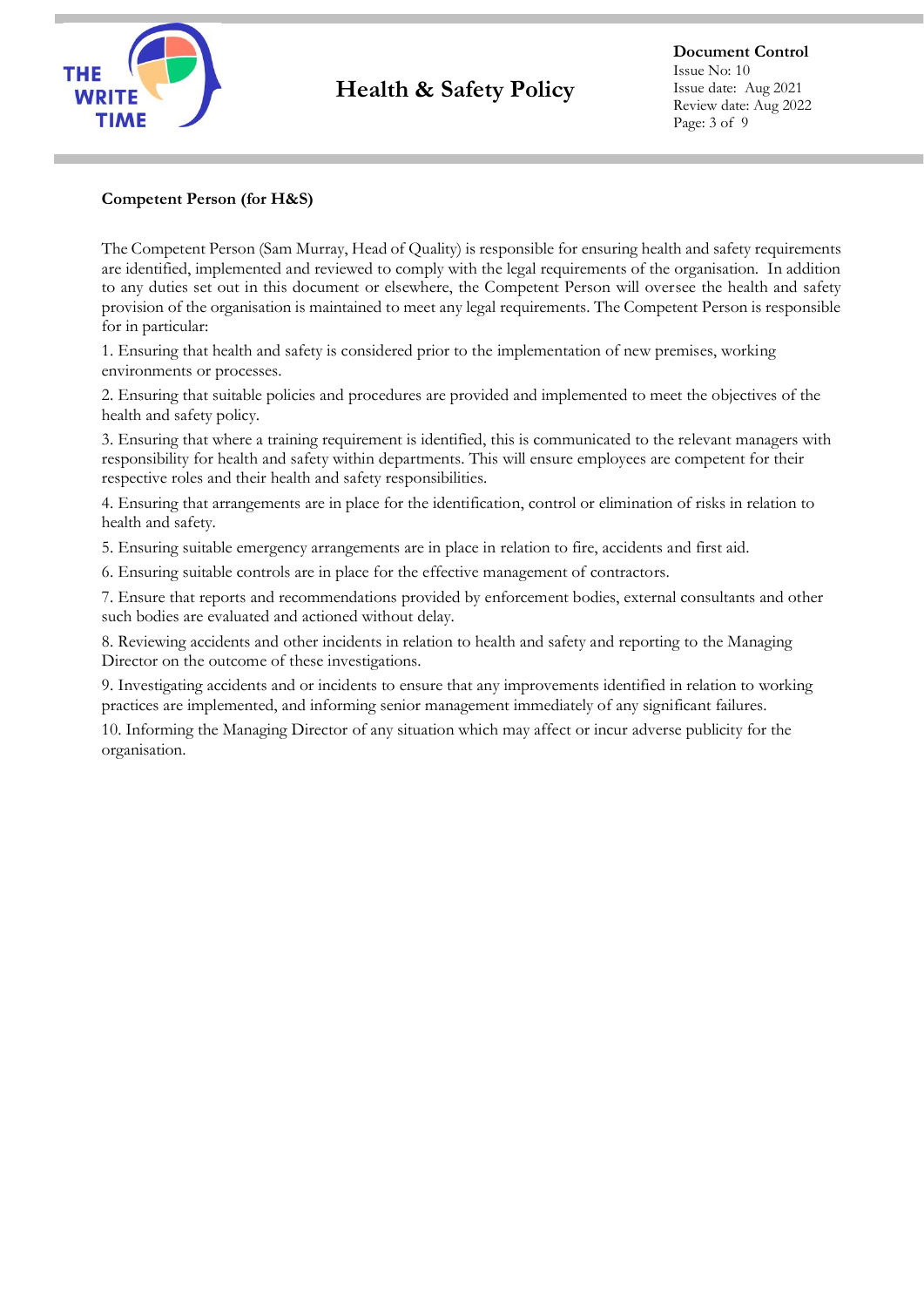

# **Health & Safety Policy**

### **Managers**

Managers are responsible for, day to day health and safety operations, in addition to any duties set out in this document or elsewhere, assisting in meeting the objectives of the health and safety policy, and in particular:

1. Monitoring and reviewing the implementation of the health and safety policy.

2. Ensuring that responsibilities for health and safety are clearly allocated, and that the correct level of competence and training is identified for each type of employee.

3. Ensuring employees under their control comply with relevant health and safety legislation and follow approved procedures and systems of work.

4. Ensuring that risk assessments are completed for all significant site or work activities and assessment results are implemented and communicated to employees.

5. Ensuring the arrangements for fire, first aid and accidents are implemented.

6. Ensuring the health and safety management system is implemented.

7. Ensuring the policies, procedures and safe working practices are complied with.

8. Ensuring appropriate procedures are in place for maintenance and use of work equipment and the health and safety aspects are fully assessed.

9. Ensuring contactors are competent for the work they carry out and this is sufficiently monitored to record performance.

10. Ensuring personal protective equipment if provided is worn and maintained.

11. Implementing the recommendations made by external auditors, enforcement officers and other relevant parties, within the timescales allocated.

12. Ensuring that the arrangements for communication, cooperation and consultation are maintained.

13. Monitoring health and safety standards on site at regular intervals and ensure remedial action is implemented.

14. Ensuring that employees receive adequate training, information, instruction and supervision to discharge to their specific health and safety responsibilities.

15. Ensuring that health and safety records and documentation are complete and are systematically stored.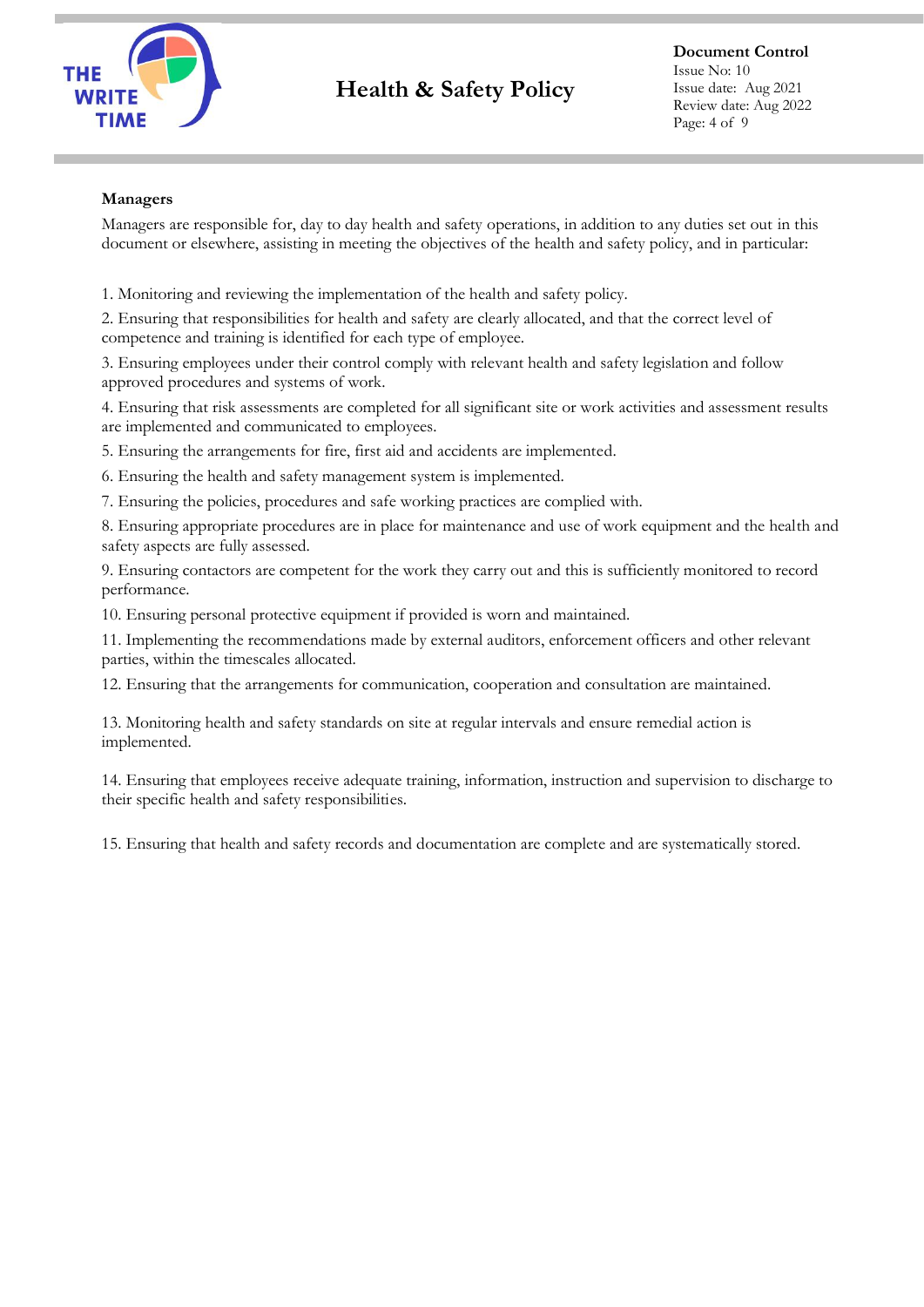

# **Health & Safety Policy**

**Document Control** Issue No: 10 Issue date: Aug 2021 Review date: Aug 2022 Page: 5 of 9

#### **Students and Employees**

It is the duty of all students and employees to take all reasonable care for the health and safety of themselves, and any other persons who may be affected by their acts or omissions at work. They must also co-operate with senior managers and other employees in fulfilling our objectives and statutory duties. In particular, they must:

1. Comply with the training, information and instruction they have been given.

2. Not attempt to carry out hazardous work or use hazardous machinery unless they have been trained and authorised to do so.

3. Carry out their work safely and without undue risk to themselves, colleagues and others who may be affected by their actions, and not intentionally interfere, misuse or ignore arrangements, controls and items provide for health and safety purposes.

4. Visually check work equipment before using them, and not to use equipment which they know to be faulty.

5. Ensure that any damaged equipment is reported immediately to their manager/supervisor and removed from service until it is repaired.

6. Not bring any equipment, tools, radios, etc. onto company premises without first obtaining permission from their supervisor/manager.

7. Behave in a responsible manner while on company business, be alert for hazards and refrain from any form of horseplay.

8. Comply with the arrangements for emergencies and fire as they have been instructed.

9. Use the personal protective equipment, clothing or safeguards provided and ensure that personal protective equipment is stored correctly and kept in good condition.

10. Co-operate with management, colleagues, safety representatives and advisors promoting safe working practices.

- 11. Keep their work areas tidy and clear of hazards.
- 12. Report accidents, incidents and hazards they observe to their manager/ supervisor.

#### **Important note for all staff, employees, and employers**

**All Health and Safety accidents, incidents, hazards, and near misses must be reported to Sam Murray. This done by completing the Health and Safety/ Incident Log that is available to all employees on Schoolpod as a top-level menu item. Health and Safety must not be taken lightly, and as such, all staff at all levels are encouraged to 'over report' rather than 'under report'. Although instructions and training have been given, a 'How To...' guide is available on the company shared drive should you need a refresher.** 

**It is of paramount importance that all employees recognise that this log must be kept in the event of a 'near miss' concern as well as an actual occurrence.**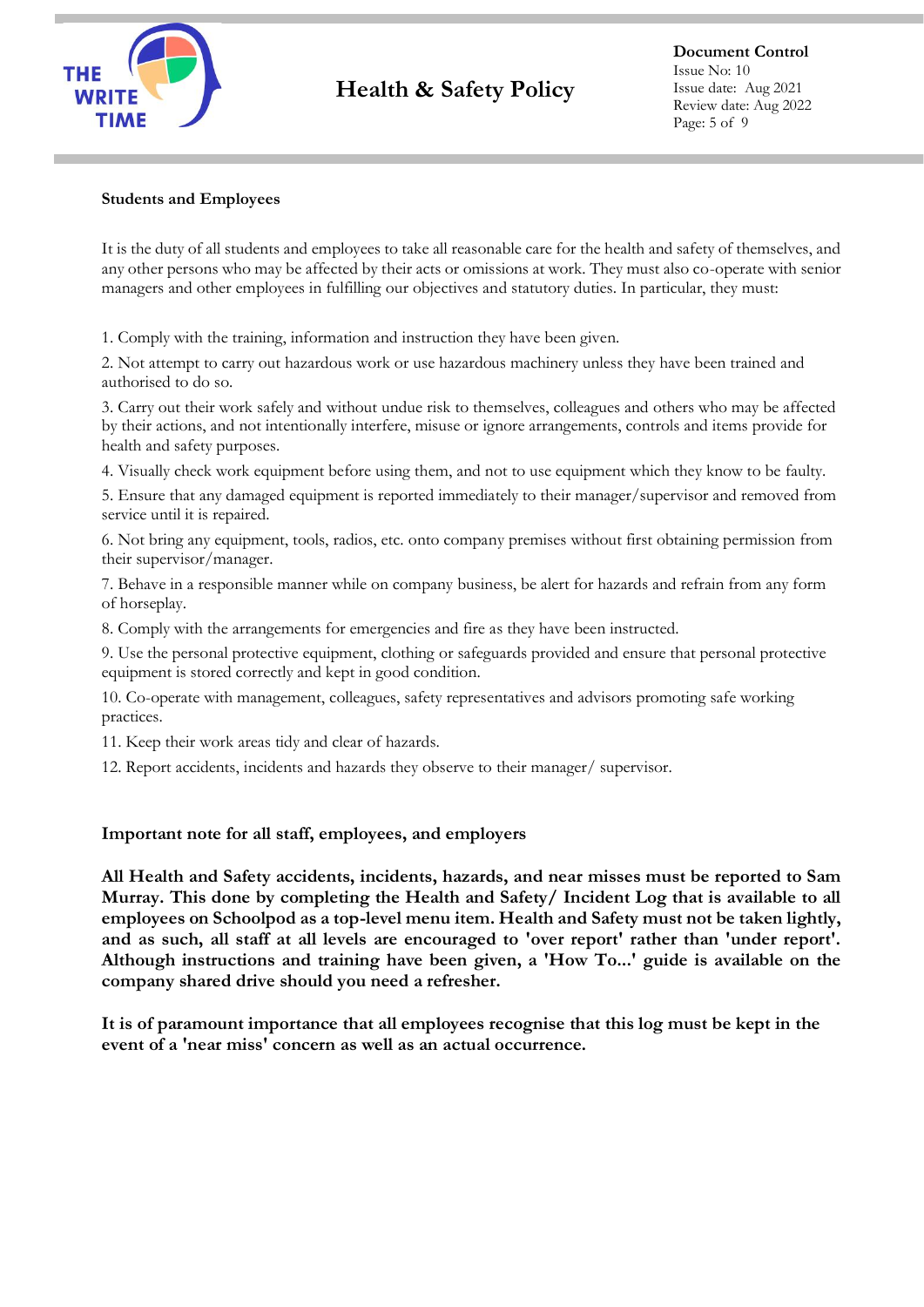

# **Regarding Near Miss occurrences, the HSE states that:**

# **Near-miss reporting**

*A simple, and potentially anonymous, system for reporting near-miss incidents is a very important way of identifying problem areas. This will help you highlight some of the less obvious hazards in a workplace, or identify areas where a problem is developing.*

*Some models suggest that for every accident there are approximately ninety near-misses.*

# **If there is a good reporting system in place, the hazard could be dealt with before someone is injured***.*

*It can be difficult to get staff to report near-misses or minor slip accidents, as they are often seen as funny or embarrassing occurrences (until someone is hurt). It is important to create a culture which encourages reporting of these accidents.*

**Schoolpod terms a 'near miss' as a 'concern', and it is essential that this is highlighted/ checked when completing a near miss report on our MIS.**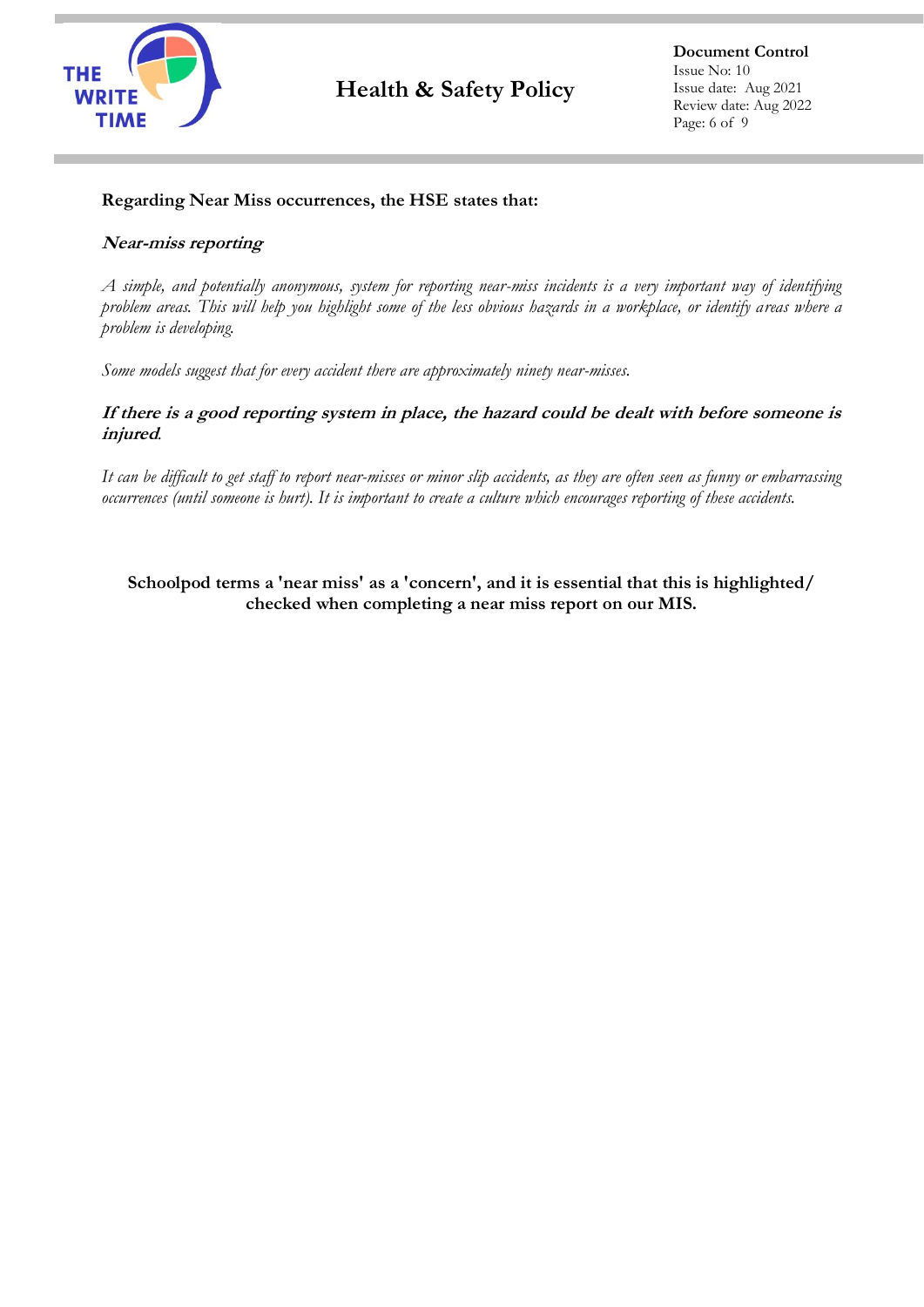

# **Fire Marshals (Edward Macklin and Kirk Kerr)**

Fire marshals are responsible for, in addition to any duties set out in this document or elsewhere, assisting in meeting the objectives of the health and safety policy, and in particular:

- 1. Be familiar with the organisational emergency procedures.
- 2. Taking appropriate and effective action if a fire occurs.
- 3. Identifying hazards in the workplace and recording and report their observations.
- 4. Ensuring that escape routes and doors are kept clear and are available for use.
- 5. Ensuring fire doors are kept closed.
- 6. Checking suitable and sufficient notices are displayed.

If a fire is discovered, the fire wardens should:

- Ensure that the alarm has been raised.
- Check that manufacturing processes have been made safe.
- Collect roll call registers.
- Evacuate students and staff from the building or area involved and check that any staff or visitors with disabilities are assisted as planned.
- Ensure the fire service has been called.
- Go to the designated assembly point; The playground.
- Conduct a roll call.
- Ensure all persons have been accounted for and remain in the roll call area until instructed otherwise.
- Report to the senior manager to confirm all persons are accounted for and report any persons missing.

# FIRE WARDENS MUST NEVER PUT THEMSELVES AT RISK WHILE UNDERTAKING THEIR ROLE

Fire drills will be carried out at least once per term to maintain standards, and practice evacuation in preparation for actual emergencies.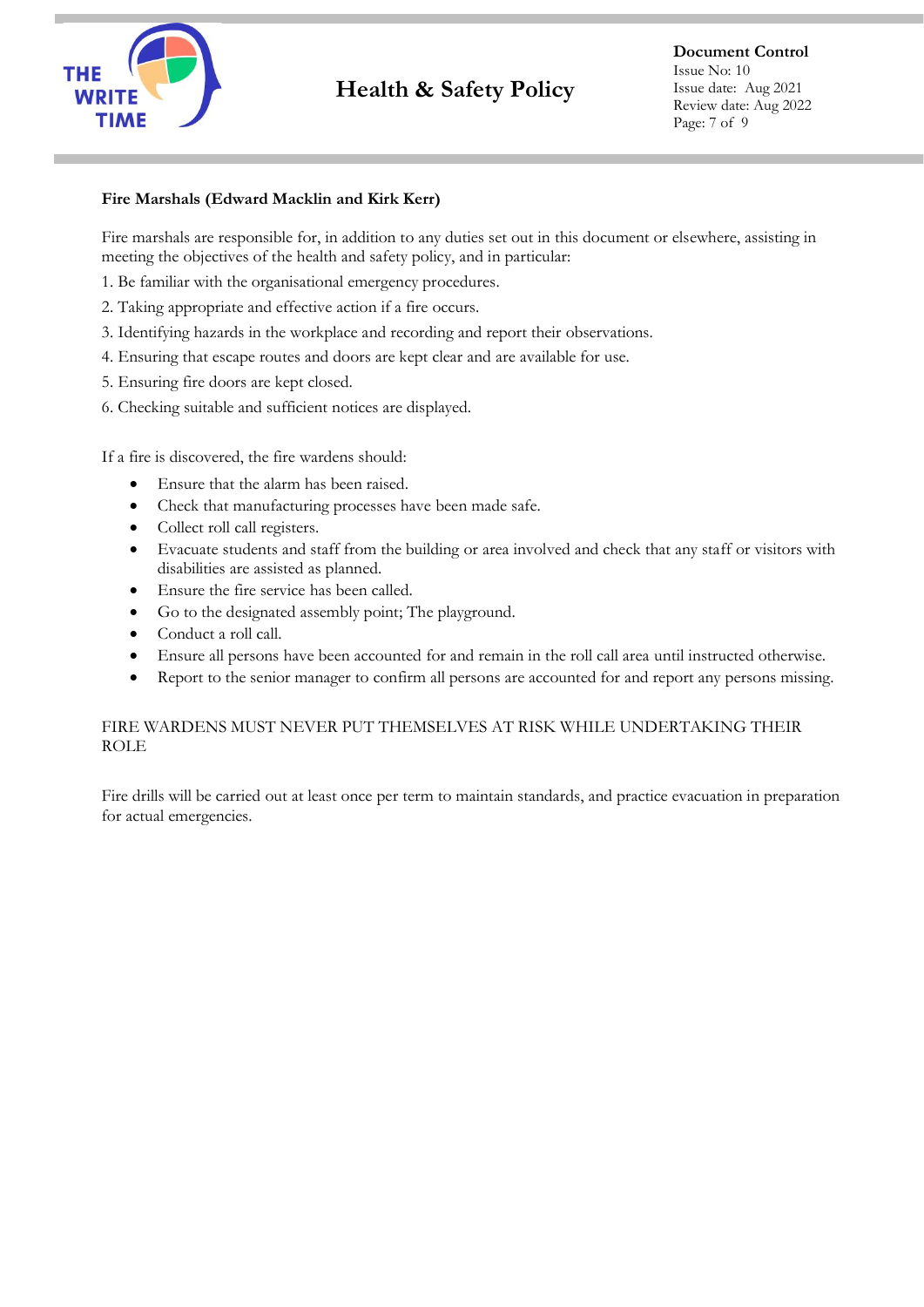

# **First Aiders / Emergency Responders**

First Aiders<sup>1</sup> and or emergency responders are responsible for, in addition to any duties set out in this document or elsewhere, assisting in meeting the objectives of the health and safety policy, and in particular:

1. Being familiar with the emergency procedures and ensuring suitable and sufficient notices are displayed detailing the procedures.

2. Maintaining their qualification status as an approved first aider / emergency responder.

3. Attending appropriate additional courses to maintain their expertise as required remain up to date on the latest treatments.

4. Being aware of the various hazards likely to be the cause of injury and the appropriate first-aid treatment necessary.

5. Taking charge when someone is injured or falls ill and providing treatment or advice within the limits of their training and experience and ensuring the professional services have been contacted if necessary or requested.

6. Checking that appropriate and sufficient first-aid boxes are sited about the premises and they are properly stocked and maintained.

7. Recording details of all accidents and treatments in the site accident book.

- 8. Ensure there is a medical room on site.
- 9. Ensuring the relevant Manager is advised of all accident and incidents to ensure the appropriate investigations can be completed.

#### **Part 4 – Security**

All staff are responsible for ensuring that the premises is safe and secure at all times.

- 1. Access to the building is restricted to members of staff.
- 2. All young people and visitors are requested to use the intercom to gain access to the building.
- 3. All staff, young people and visitors must use the signing in and out procedure

#### **Part 5 – Trips and Visits**

The Write Time have a separate policy and procedure for offsite visits.

<sup>1</sup> Please see TWT First Aid Policy for further details